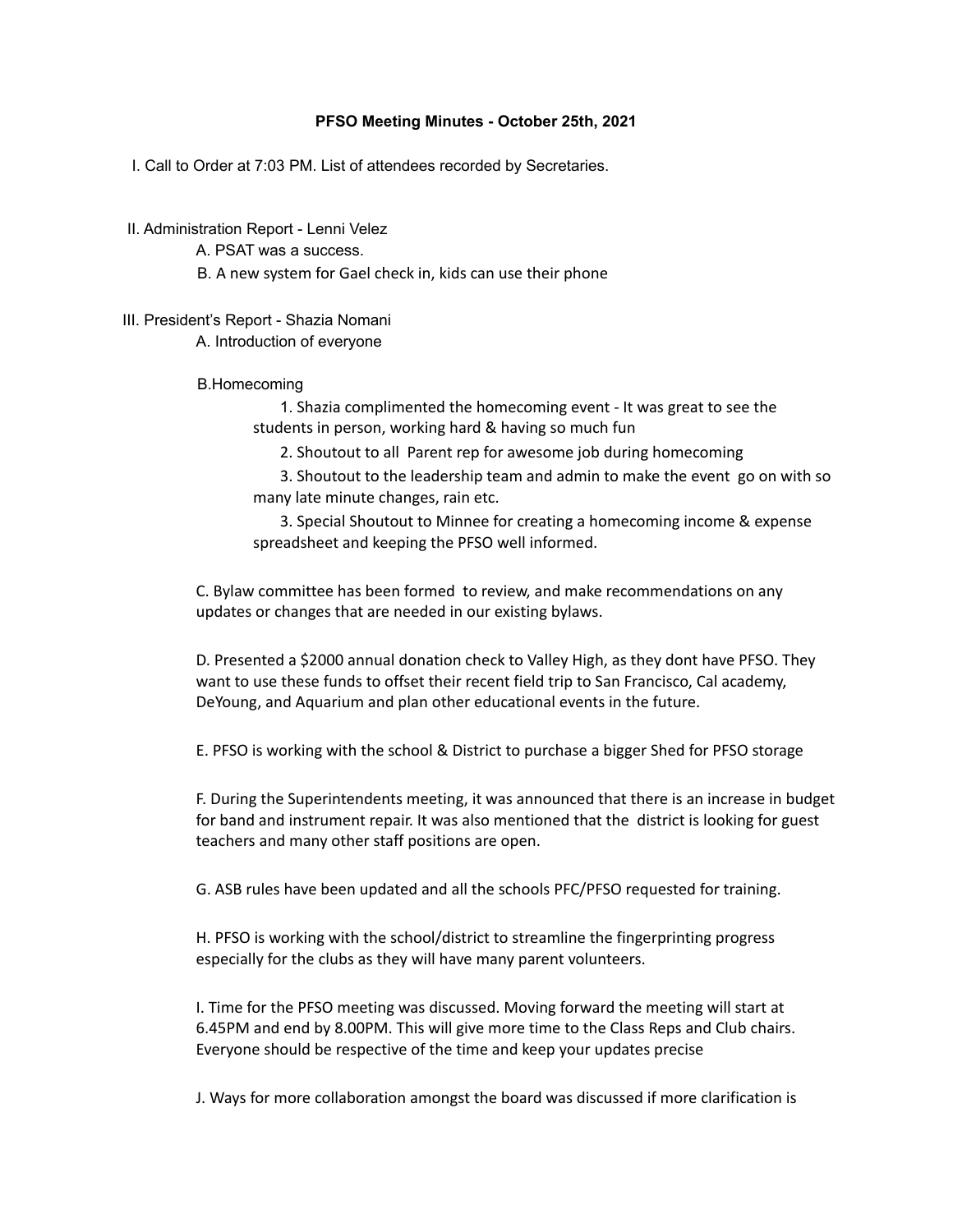needed on any topic or funding request. Special meetings can be called, to make it easier for all zoom meetings were suggested.

K. Voting on items was discussed and decided that no one should feel peer pressured into voting. During Voting everyone must cast their vote either with a YES, NO or ABSTAIN. If you remain quiet that is considered a YES vote. If further discussion is needed than request for more information, if information is not available then that particular item can be tabled for the next meeting. Once voting is completed everyone must respect the final outcome.

L. Insurance was discussed. General liability protects the PFSO and each one of the members. If someone gets hurt and doesn't have insurance, it is covered. No coverage will be there if the event is not approved, scheduled, planned or run by board/PFSO. In addition there is Professional & Media Liability insurance, to stay compliant with our insurance policy, the bylaws must ALWAYS be followed otherwise there will be no coverage. At times Additional Insured is requested by vendors that means we will cover our insurance limit with them and they must be added to our policy for their event. Contractors/ vendors will have their own insurance, always ask them for a Certificate of Insurance with a current date.

M. PFSO gen fund pays for insurance and it covers Class Reps and clubs. Guidelines for the clubs will be discussed more by the bylaw committee and shared with PFSO.

- IV. Vice-President's Report John Morada (not present) A.Working on the compiling list of PFSO fundraisers - Shazia
- V. Secretary's Report Ellen Ladouceur and Samriti Singh

A. **M0102501-** August minutes were approved by all. ( Ellen made a motion, Christy seconds it ) No Nays or abstain.

B. Online voting was done on September 28th to match the leadership students for breast cancer research. \$1000 was approved and the check was handed to ASB.

- VI. Treasurer's Report/Financial Update Christy Li & Linda Lu
	- A. All classes were sent the reports before the meeting
	- B. Preparing documentation for this year's tax.
	- C. Linda and Christy shared the report for the month
	- D.PFSO Annual financial report will be posted on the website. Parents can ask for information anytime and it will be provided to them and shared at every meeting
	- E. **M0102502** \$ 500 headphones for zoom mentor biomed and engineering department was approved. ( Ellen made the motion, Adair seconds it). No Nays or abstain.
- VII. ASB-Michael D'Ambrosio / Leadership Students

A. Leadership has done a great job during HOCO. Around 2300 students came for the dance.